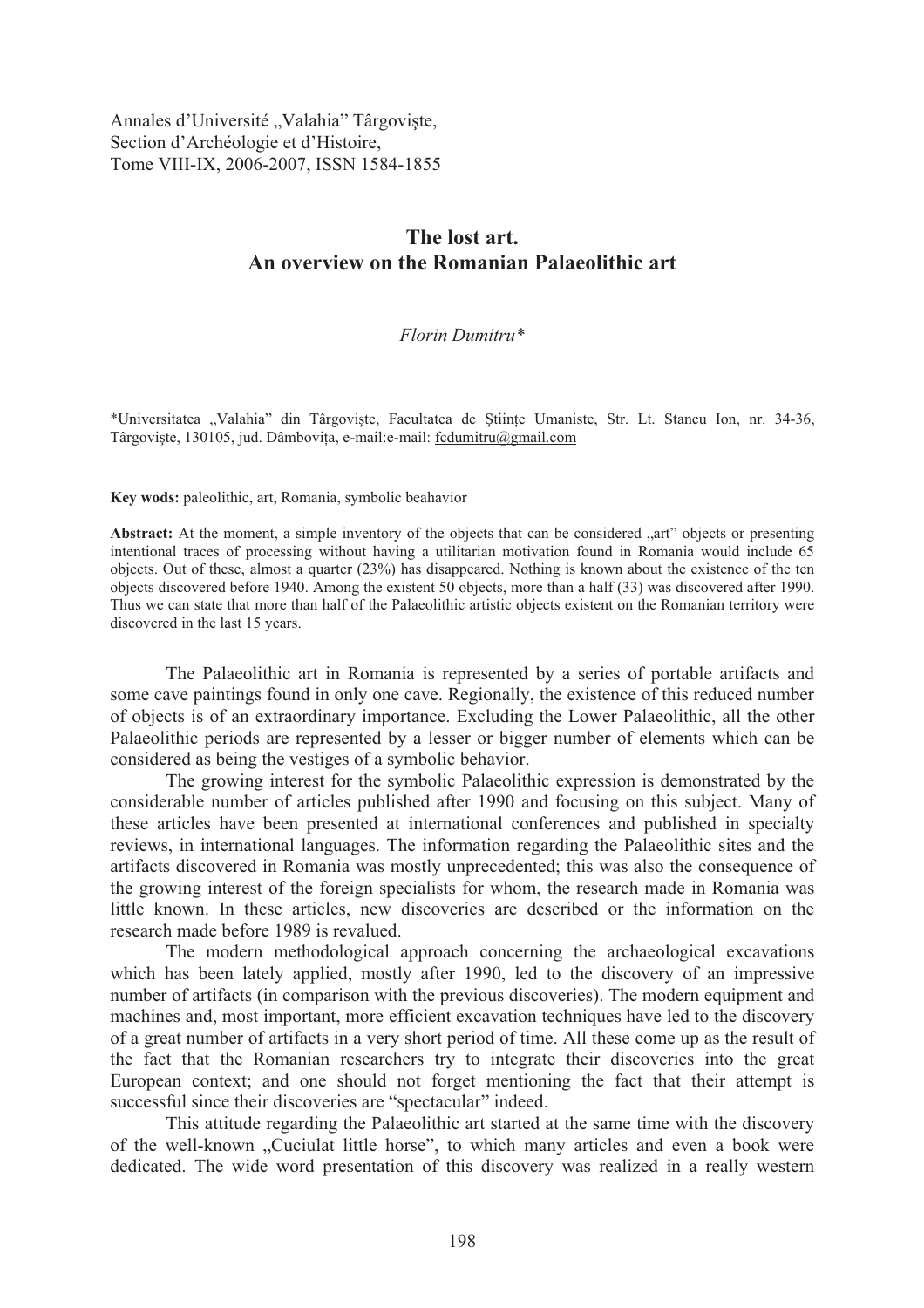manner for that time and for the context given. (M.Carciumaru, Bitiri – M.Ciortescu, 1979; M.Carciumaru, M. Bitiri – Ciortescu 1983, M.Carciumaru 1981, M.Carciumaru 1987, M.Carciumaru 1988, M.Carciumaru 1989). This discovery practically introduces the Romanian territory on the map of the Palaeolithic artistic discoveries and determines the specialists to rethink the whole matter over and do serious research. Starting with this point, the potential of the Palaeolithic archaeological sites increases its value. It was an unprecedented thing. The archaeologists who had done excavations in the Palaeolithic sites totally neglected this aspect, considering it too "exotic" to be present in this Eastern European area. A typical example of this attitude is that of those researchers who, while the excavation works at Bordu Mare Cave, discovered a decorative object. It was a perforated wolf canine. The first remark on it is published in an article and it refers to a perforated canine belonging to the superior cultural level – the Neolithic (C.S. Nicolaescu- Plopsor, N.Haas, Al.Paunescu, Al.Bolomey, 1957 p. 46, fig. 5.3). Only after a few years and after the discovery of the two perforated canines in "Gura Cheii Rasnov" Cave belonging to the "Final Gravettian" level, the canine which had been discovered some time before was reconsidered and included in the Aurignacian level Neolithic (C.S.Nicolaescu- Plopsor, Al. Paunescu, I. Pop, 1962 p. 116). This happened not as a consequence of a minute analysis but due to the fact that the two objects found in Gura Cheii Rasnov Cave belonged beyond doubt to the Palaeolithic level, and consequently, the existence of the Palaeolithic art was possible on the Romanian territory, too. *"The late Kostenkian inhabitation in Gura Cheii Cave is also important because of the discovery of two decorative objects, teeth with perforated roots out of which one is a fox eyetooth and the other is a stag incisor. We also mention the presence of a wolf eye-tooth having the root perforated as well, discovered in the Aurignacian level in Bordu Mare Cave at Ohaba Ponor. These three pieces are, at the moment, the only decorative objects discovered in our country.* (C.S.Nicolaescu- Plopsor, Al. Paunescu, I. Pop, 1962 p. 116).*"*

Complex archeozoological studies on the material discovered in the Palaeolithic sites were not done in most of the cases. This might be the consequence of the small number of artistic objects discovered. As an example, the description made by V. Căpitanu, C. Buzdugan i V. Ursche referring to the excavation works at Buda (Bacau County), is very relevant: *"The*  excavation works, especially those realized in the 2<sup>nd</sup> section, situated at almost 150m North *from the old excavation works, have disclosed new bone agglomerations, arranged intentionally in a certain way – as it seems – by the Palaeolithic man. Chopped extremities of long bones, concentrated on a few square meters as well as broken bones in order to take out the marrow were discovered this time, too.* 

*The fact that these bones agglomerations, disposed in a certain position, is repeated in a few places of the terrace, strengthens the belief that, at Buda, we deal with some worship expression referring to the haunting magic.*" (V.Căpitanu, C.Buzdugan, , V.Ursache, 1962). This description is a very frustrating one, since there is no plan, no drawing of the pieces or any - zooarchaeological study on the bones attached to it; thus, this "certain position" and "these chopped extremities of long bones" do not reveal anything else but the fact that there was something "interesting" in that place.

During the cave excavations, the illumination was made by means of lanterns or lamps on calcium carbide, so that its quality was insufficient for a precise determination of the objects in the sediment, especially if they were of small sizes; the analysis of the layers as well as the color stains in the cultural levels was also poor. The use of the electrogenic group was done late, after 1990 and not many research teams could afford such a luxury so necessary for the realization of relevant investigations in the cave. *.....having an electrogenic group represented a great gain, as the research work started to become more laborious. In those few years, many lithics were retrieved, the stratigraphy was better deciphered, the inhabitation structures were more consciently discerned, the interdisciplinary research was*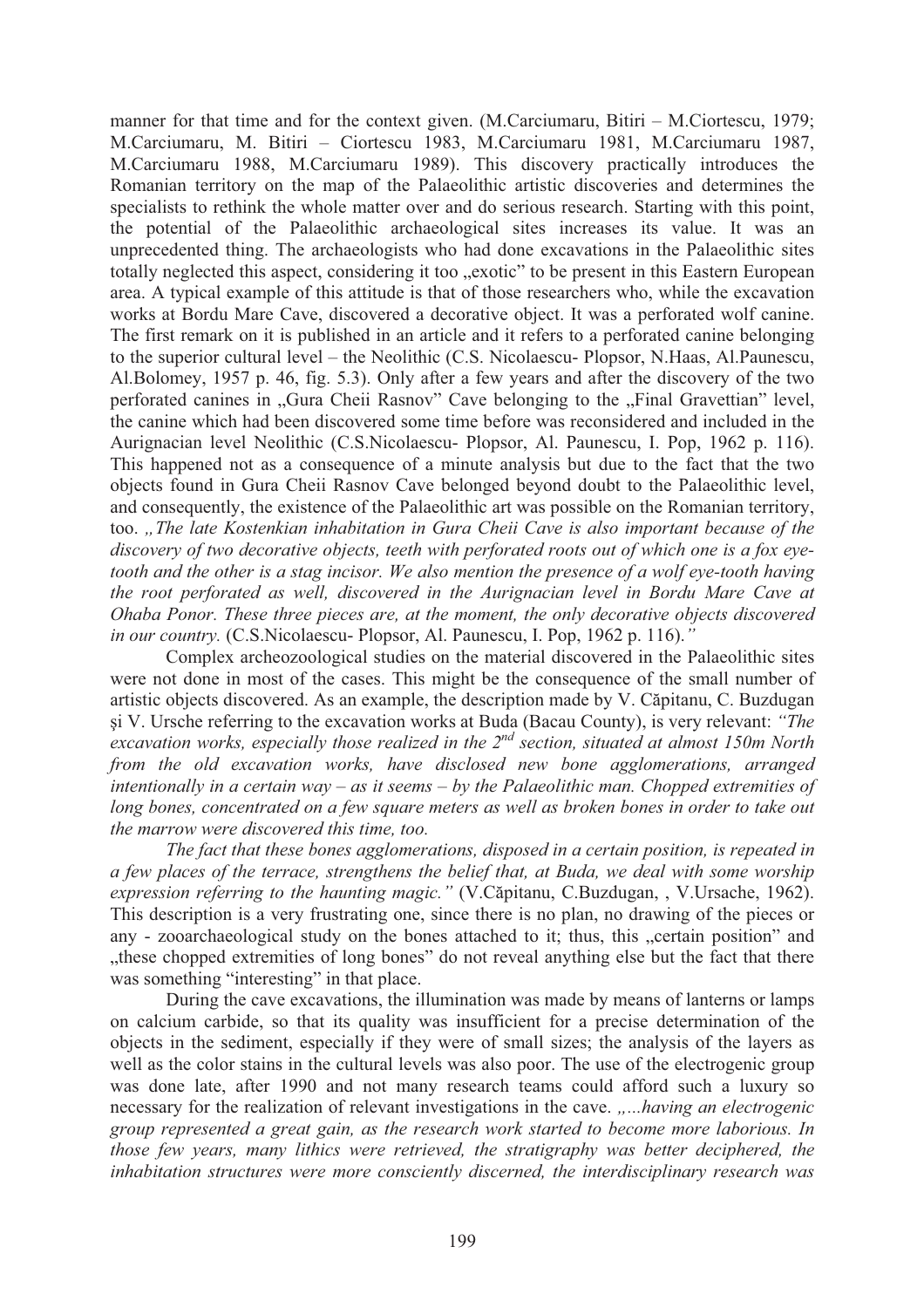*more efficient.*" (M.Carciumaru, 2000). In only two years time, 1995 and 1996, all the artistic objects belonging to the superior Palaeolithic in Cioarei Cave were discovered, the role of illumination by means of electrogenic group being very important since the objects have small dimensions.

The lack of adequate spaces for depositing the organic material pieces, the rudimentary preservation and restoration possibilities (if existent) as well as the destructions provoked by the second world war represented the main causes that determined the disappearance of the objects discovered before 1944. There are some of their descriptions and sketches in some articles published during the inter-war period (H.Breuil, M. 1925; Roska 1925; N. Morosanu 1938, C.S. Nicolaescu Plopsor 1938).

At the moment, a simple inventory of the objects that can be considered "artistic" objects or presenting intentional traces of processing without having a utilitarian motivation would include 65 objects. Out of these, almost a quarter (23%) has disappeared. Nothing is known about the ten objects discovered before 1940. Among the existent 50 objects, more than a half (33) was discovered after 1990. Thus we can state that more than half of the Palaeolithic artistic objects existent on the Romanian territory were discovered in the last 15 years.

| Total objects  | 65 |    |           | 100% |     |
|----------------|----|----|-----------|------|-----|
| Lost objects   |    |    |           | 23%  |     |
| Extant objects | 50 |    | 1940-1990 | 26%  | 77% |
|                |    | 33 | 1990-2006 | 51%  |     |

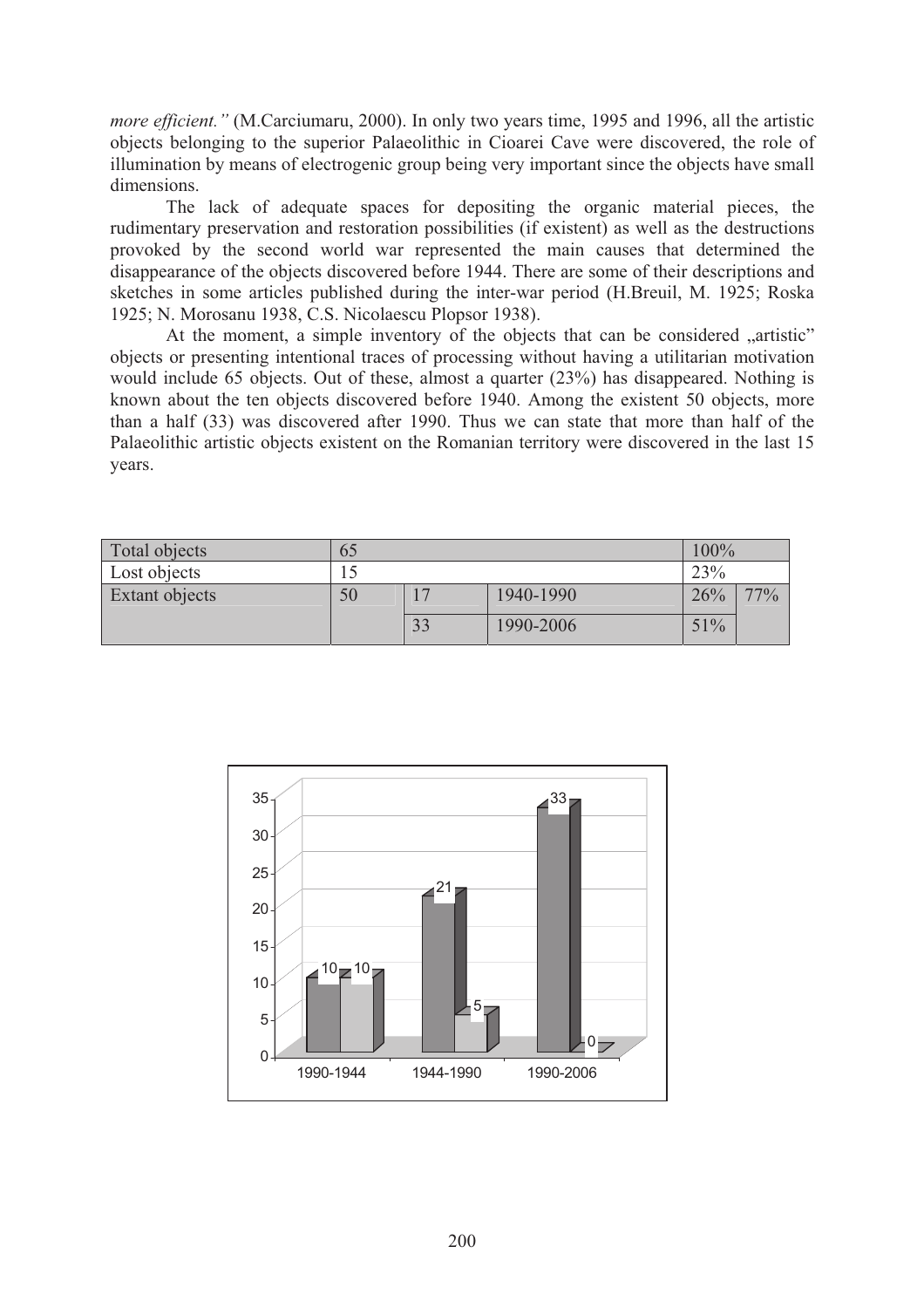# **THE UPPER PALEOLITHIC**

#### *Aurignacian*

#### **Cioclovina "Peștera Mare"**

Ciolcovina cave is situated at nearly 1.5 km distance from Ciolcovina village, Bosorod commune, on the right side of Luncanilor valley, in the Sebesul limestone massif (Paunescu A., 2001). In 1911, Marton Roska did the first research in Cioclovina cave. In 1924 the cave is visited by the abbot Breuil who studies the lithic and osteologic material discovered during the 1911 - 1924 campaigns; Marton Roska's team also confirms the cultural classification as belonging to the recent Musterian and Aurignacian periods (Breuil H., 1925; Roska M., 1925). Between 1940-1941 the rich phosphates deposits are industrially worked, and it was then that a human skull of *Homo sapiens fossils* was accidentally found in the guano's 1<sup>st</sup> sector inside the cave; it is assigned to be a 30-40 year-old woman's skull (C.S. Nicolaescu-Plopsor, 1968). Bony material tests were taken and dated at the laboratory of Lund (Sweden) at 29.000+/-700 B.P. (LuA-5229) (Olariu A. and colab. , 2003, A.Paunescu, 2001).

 Among the fauna resources belonging to the Aurignacian level, M. Roska mentions the presence of many bones with processing traces such as a spear point, a perforated *Ursus Spelaeus* shin fragment, a split and shaped bear eye-tooth, as well as three bear calf's teeth, perforated or maybe in an incipient phase of perforation (as it does not appear at the apical extremity of the root, but in the middle of the piece). These were considered decorative objects by their discoverer (C.Beldiman, 2004a). Unfortunately, M. Roska does not offer any further information or images referring to this object (C.Beldiman, 2004b).

# "**Pestera Igrita" Cave**

It is situated in the south-western side of Pestera village, on the left side of Crisul Repede slope, in a limestone massif. Beginning with the second part of the XIX-th century, the cave has been known among the speologists and paleontologists; the Pleistocene fauna remains, found in its sediments, have contributed to this as well (A.Paunescu, 2001; C.S. Nicolaescu Plopsor, 1959). The archeological research was started in 1913 by M. Roska. In 1924, during their visit in Transylvania, Henri Breuil and Marton Roska did four tests on the front and interior cave terrace, determining the presence of two/three Musterian levels and an Aurignacian one (H.Breuil, 1925; M. Roska, 1925; C.S. Nicolaescu Plopsor, 1938).

In the fauna remains, procceding from the Test nr. 2 in the superior Aurignacian level of inhabitance, H. Breuil signals and publishes a fragmented spear point (or a stabber)made in bear bone, presenting a very well processed oval section, having a series of 16 short line-shaped



**Fig.1. Igri!a Cave Spear point . Detail (after C. Beldiman 2004b, p.107,** 

impressions on one of its sides; they are transversally and obliquely disposed, on two parallel rows (Fig. 1). (H.Breuil, 1925; C.Beldiman, 2004a).

In what concerns the reindeer antler spear point presenting processing traces, discovered at Baia de Fier and the one discovered at Pestera, many analogies with the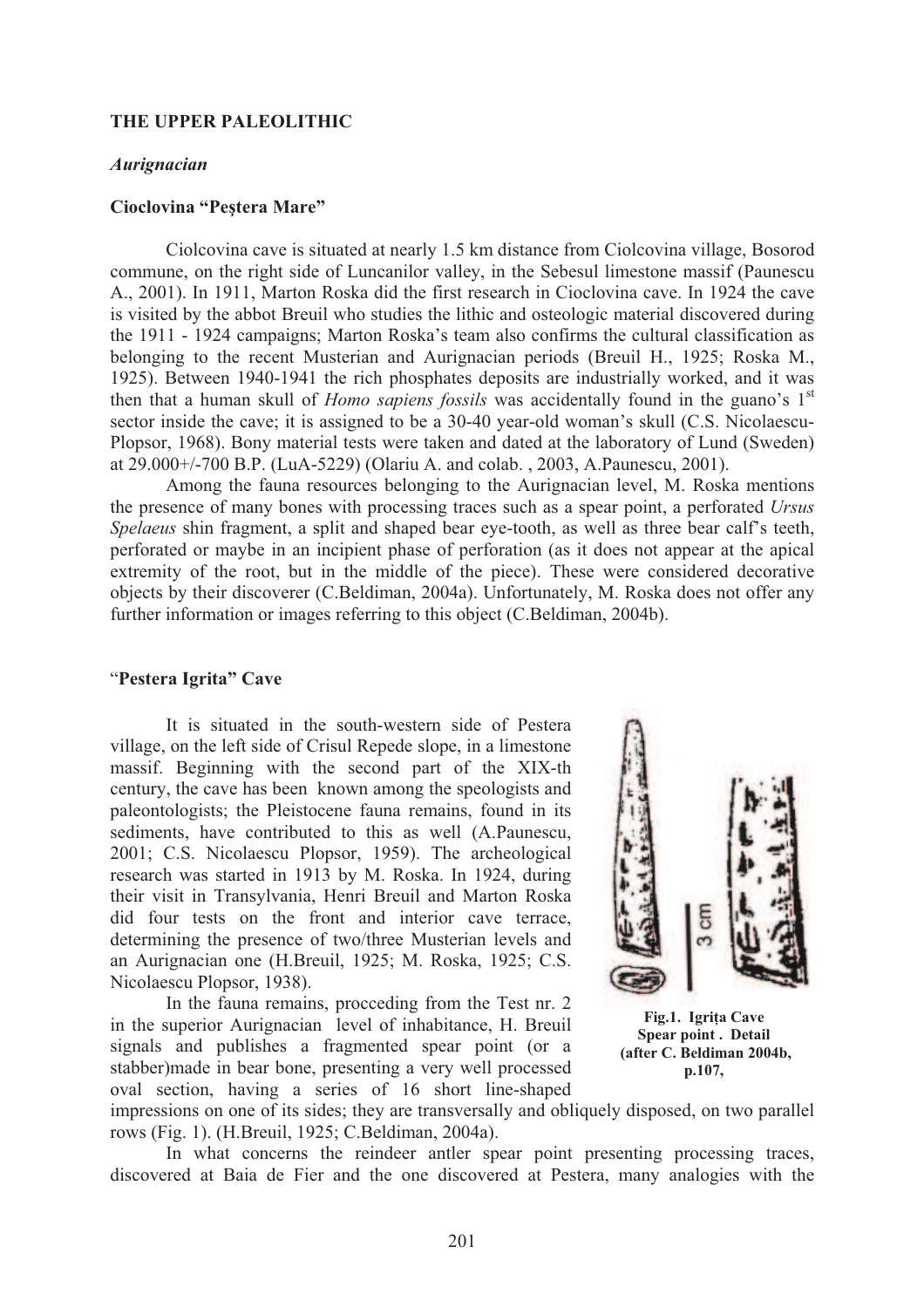European superior Paleolithic have been made. In the more recent Aurignacian sites, there is a greater number of pendants made of perforated teeth. From this point of view, there are two very important sites: Mladec cave, situated close to Olomouc in Moravia and Mamutowa cave situated in Northern Cracovia. As well as this, approximately 50 other bone objects were found at Mladec. Three of them can be considered awls and they have minutely rounded refined perforated extremities. Having the extremities much broader than the long parts, a question raise: aren't they more pendants like than awls? (J. Kozlowski 1992).

# **Topalu**

In 1928, Nicolae N. Morosanu informs on the existence of a cave in the eastern extremity of limestone quierries situated on Danube right shore, at nearly 5 km distance from Topalu village, Constantza county (C.S. Nicolaescu – Plopsor, 1938; 1999a). The cave was more than 12 m long and almost 7 m wide, made up of two compartments. During the jurasic limestone working, the cave was destroyed. A considerable quantity of archeological material (lithic equipment, flow and fauna remains) was recuperated by N. N. Morosanu without digging. Besides, he makes a series of startigraphic observations and, from the typological point of view, he attributes the hand-made objects to the Aurignacian period (C. S. Nicolaescu – Plopsor, 1959). A. Paunescu considers that the lithical pieces could be attributed, typologically speaking, both to the belated Musterian period and the early Aurignacian period. Among the published objects, there are two other bone objects which present processing traces. The first one is 17,6 cm long and 6 cm wide and presents few intentional traces and a very well polished side, implying the fact that it was long used (A.Paunescu, 1999a). On one side of a section, the bone was polished and N. N. Morosanu could notice the presence of some pronounced incisions, more or less parallel and disposed perpendicularly on the bone length.

The second object is represented by a III-rd metacarpal bone of *Equus caballus fossilis* which presents some short incised lines on the fore side (Fig. 2). On the proximal side of the metacarpal diaphysis one can distinguish the presence of 26 short transversal or oblique incisions, disposed in three rows of 10, 12 or 4 graphic elements, some of them being quite deep and well separated. On the distal part of the diaphysis there are 48 lines, structured on three columns with 11, 22 and 15 incisions which are not as regularly disposed or straight as those on the proximal side. The lines dimensions are between  $5 - 25$  mm long,  $1 -$ 2 mm wide and  $1 - 1.5$  mm deep (C.Beldiman, 2004a). Nicolae N. Morosanu stated that it is about a retoucher presenting specific traces of use. C. S. Nicolaescu-Plopsor and A. Paunescu consider that the



**Fig.2. Topalu, Metacarpian III de** *Equus caballus fossilis,* **( After Beldiman 2004b:106, fig. 2:3)** 



**Fig.3. Climăuti II Bone with incisions (After I. Borziac 1994:27-28, fig. 7;5)** 

incisions are not the result of an intentional anthropic action. Following the research and the comparisons with other resembling object recently discovered, Corneliu Beldiman asserts that we can talk about a decorated object which utility cannot be determined.

Unfortunately, the two objects were lost in 1940'. Their observations, made subsequently their discovery, started from the photographies in N. N. Morosanu's article, "A Paleolithic site in Dobrogea – Topalu", written in 1928, Romanian Accademy – The Scientific Section Memories, III-rd series. V-th tome (C.Beldiman , 2004a).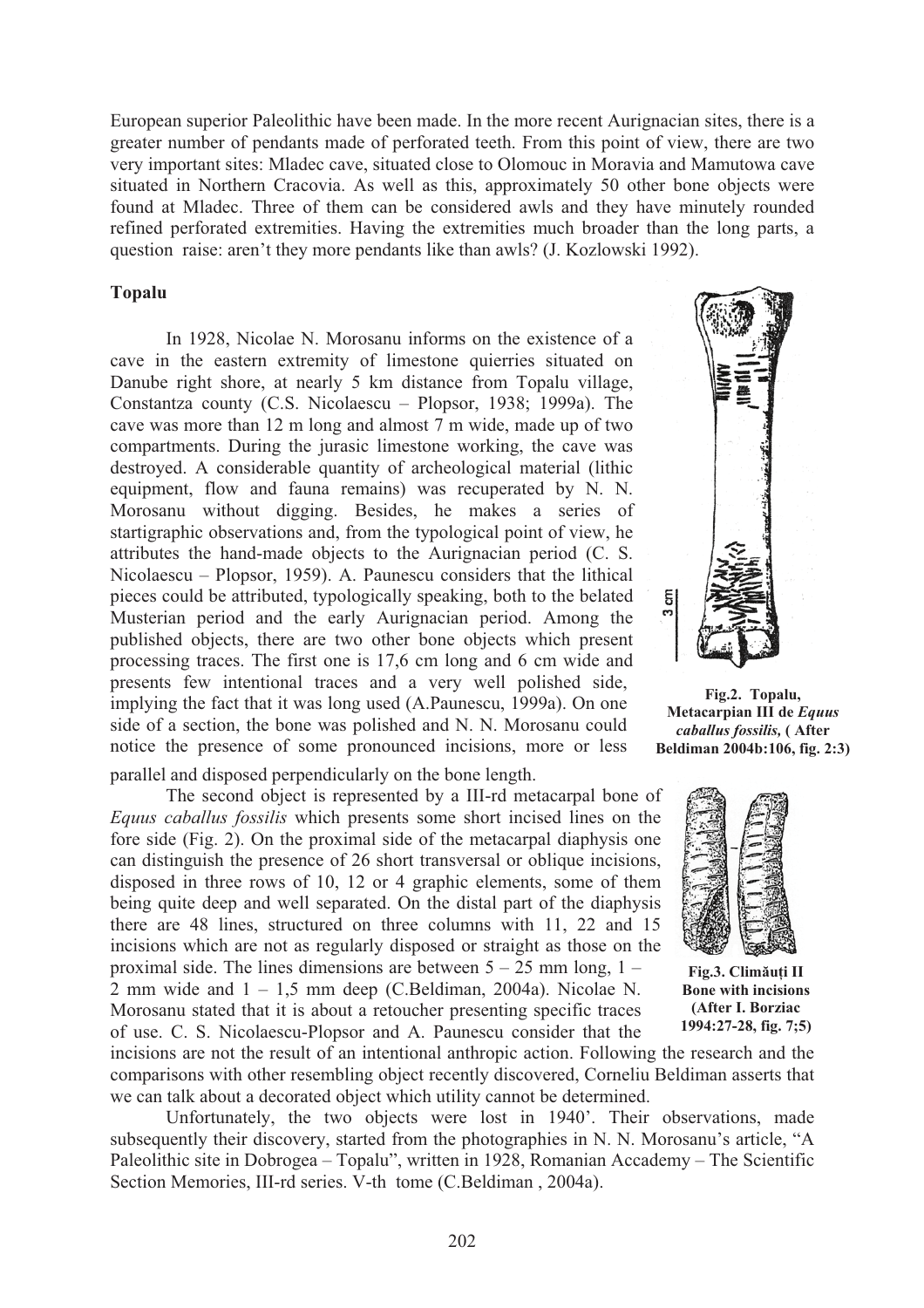A décor resembling this one appears on an object discovered at Climauti II, level that can be attributed to the final Aurignacian period. The object presents incised parallel lines disposed on two columns (Fig. 3). (I. Borziac, 1994: 27-28).

The metapod incised décor from Topalu presents similitudes with the shale object as well, which was discovered in Temnata cave, in a level anterior to the Aurignacian period. Its décor is made up of two series of carved parallel lines, distributed in two registers. Each register contains 21 incisions which, inside the section have a V or U shape. (Fig. 4). (M. Cremades, 2000: 320-332).

For this décor type, there have been put forward some assumptions regarding their interpretation as being a rudimentary counting system, a calendar, etc. All these can be easily dismantled; their true interpretation fails to be grasped, being merely subjective.



**Fig.4. Temnata, Engraved chert (After M. Cremades 2000:320-332, fig. 5)** 

#### **Ohaba Ponor "Bordu Mare Cave"**

Bordu Mare Cave is situated at the south-eastern end of Ohaba Ponor village, at nearly 650 m altitude (A. Paunescu, 2001). In 1918, J. Mallász remarks the cave archaeological importance (C. S. Nicolaescu-Plopsor, 1938) and in 1923, he and M. Roska dig for the first time the entrance area of the cave and the terrace in front of it (M. Roska, 1925; H. Breuil, 1925). In 1954-1955, C. S. Nicolaescu-Plopsor stars digging again and emphasizes the V level of inhabitance attributed to the Aurignacian period. While digging a decorative object was discovered - a perforated eye-tooth which was first considered to belong to the Neolithic level (C. S. Nicolaescu-Plopsor, N. Haas, A. Paunescu, A. Bolomey, 1957; M. Carciumaru, 1999) and which was subsequently assimilated to the Aurignacian level (C. S. Nicolaescu-Plopsor, A.Paunescu, I. Pop, 1962; M. Carciumaru, 1999) (Fig. 5). According to the present available data, this object seems to be the oldest decorative object made of



**Fig.5. Bordu Mare Cave.**   $W$ olf canine. (C.S.Nicolăescu-Plopșor, **Haas N., Bolomey A., 1957)** 

animal material which has been discovered in Romania so far. From the paleotechnological point of view, the discovery certifies the oldest use of alternative rotation on both sides and the bilateral preparation by central curettage or by grataj "en cuvette" (C. Beldiman 2004b). We are not in possession of an absolute dating for the Aurignacian level, but the superior part of the Musterian level situated immediately under this one, was dated at 28.780+\_290 (GrN-14627) (A. Paunescu, 2001 p.297).

Before 36.000 B.P., a considerable number of pendants were discovered in the Central and Eastern Europe. Intentionally perforated fox and bear teeth, resembling those found at Cioclovina and Bordu were discovered in the 11<sup>th</sup> layer of Bacho Kiro cave, situated in vicinity of Drianovski Monastyr, Bulgaria; they were dated at 42.000 years B.P. (J. Kozolowski, 1992) (Fig.12). These are objects that were intended to be worn suspended, as the wear of the edge orifices certifies. At the same time, in Istallöskö cave in the Bükk Mountains (Hungary), two pendants were found in the  $1<sup>st</sup>$  layer, dated at 44.300+ 1900(Gr. N  $-4659$ ) and 39.800+ 900 (Gr. N – 4658), which imitates a stag tooth made of deer antler and a pentagonal lamella cut in ivory. Both are minutely perforated. In the same site there was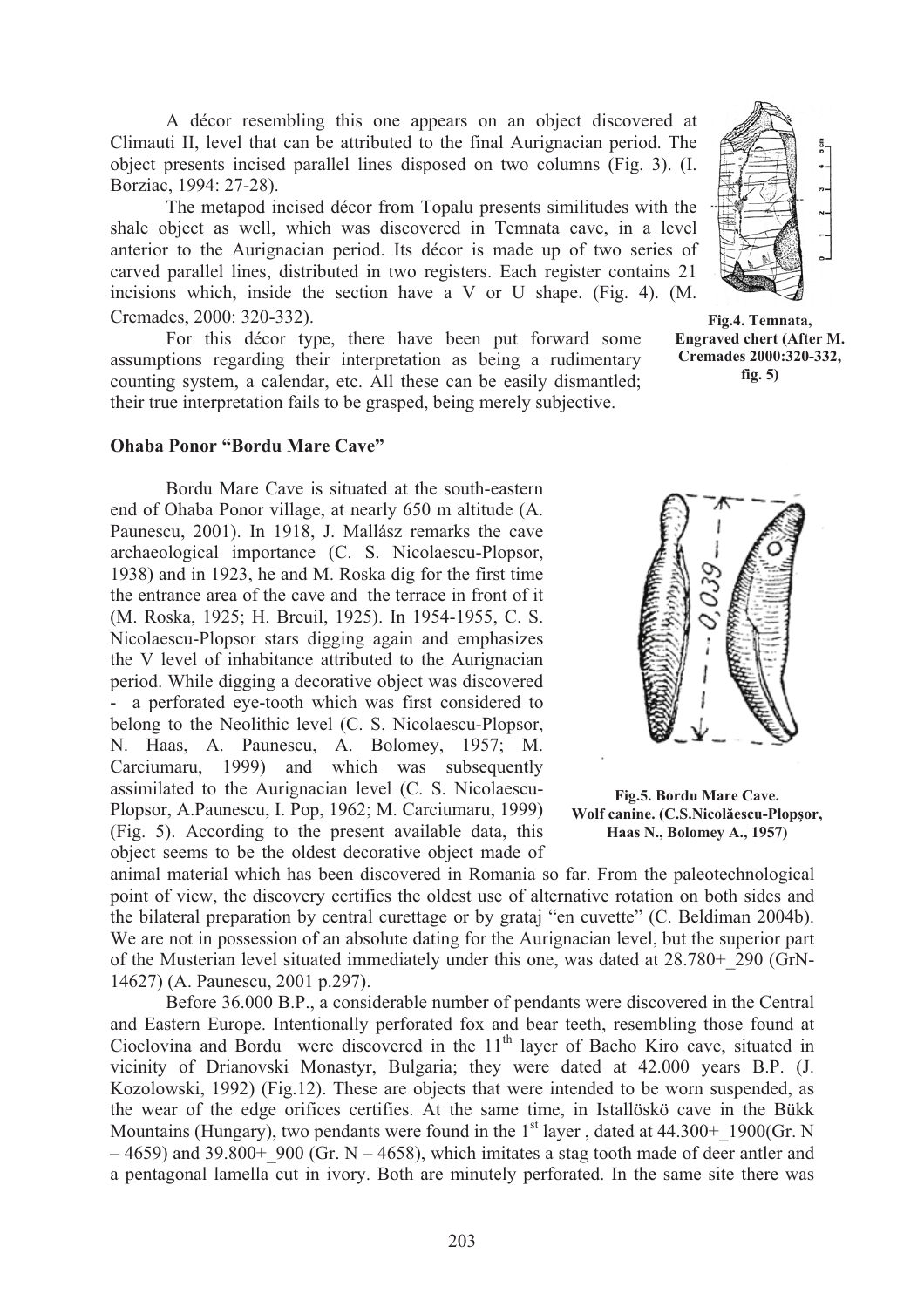discovered a point that can be a correspondent of the one discovered in Romania at Baia de Fier and Paestera (V. Dobosi, 1991). The decorative objects are well represented by the discoveries made at Mamutowa cave, too. This collection contains 13 perforated teeth, among which 4 are wolf teeth, 3 - fox teeth, 3 - bear teeth, 1 is horse tooth, 1 - stag tooth and 1 horned cattle tooth (J. Kozlowski, 1992).

# *Gravetian*

# **Somesul Rece**

 The cave is situated at approximately 2 km distance from the village, in the superior part of Cetate Massif, at 540 m absolute altitude and at 100 m above Somesul Rece's level. The first archaeological research took place in 1891 and it was realized by the geologist A. Koch who discovered a great number of micro and macro mammals as well as bird bones (Paunescu, 2001). These fauna remains were studied by the abbot Breuil as well when he visited Transylvania in 1924. According to his view, most of the bone remains belong to the *Capra Ibex, Rubicapra rubicapra, Boss sp., Canis sp., Cane vulpes fossilis, Lepus europeanus, Equus caballus fossilis* species. At the same time he identifies a blade discovered by A. Koch as being Magdalenian, and which Al. Paunescu, having in view the fauna discovered, considers it as belonging to the late Gravetian (Epigravetian). (H. Breuil, 1925; C. S. Nicolaescu-Plopsor, 1938; Paunescu Al., 2001). Among these fauna remains, H. Breuil mentions two long wolf bones, a shin and a humerus, on which he distinguishes processing traces (H.Breuil, 1925; A.Paunescu, 2001). The first object is a walking-stick perforated near the proximal joint, the anatomic morphology not being modified by making an oval-shaped orifice; the only information and a drawing referring to this object, originate in the description made by H. Breuil (Fig.6). At the second object, a wolf humerus, the olecranian natural perforation was widened. (H. Breuil, 1925; A.Paunescu, 2001; C.Beldiman, 2004a).



**Fig. 6. Somesul Rece Pierced tibia of** *Canis lupus*  **(After H. Breuil, 1925)** 

# **Stânca-Ripiceni Cave**

 During the excavations realized in 1925-1926, N. N. Morosanu signals the presence of three objects in the Vth level (subsequently attributed to the oriental gravetian) which can be considered pendants: a fragment of a fox mandible, a wolf eye-tooth and a *Helix* shell; all of them seem to have been perforated. Unfortunately, no other information or images are offered. (N. Morosanu, 1938).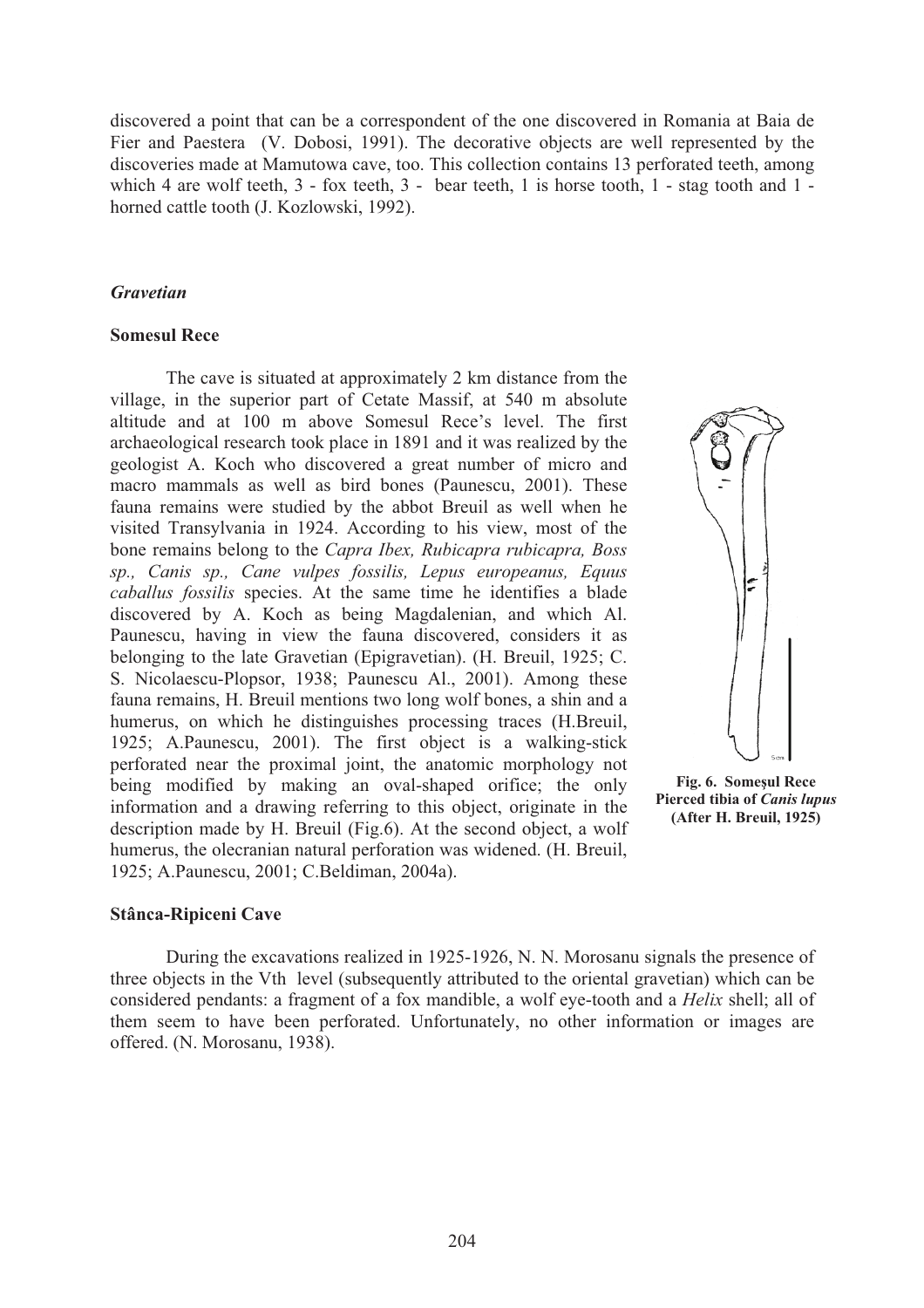#### **REFERENCES**

- Abramova Z., (1995) *L'art paléolithique d'Europe orientale et de Siberie*, Collection L'Homme des Origines, Ed. J. Millon, Grénoble, , p. 60;
- Beldiman C., (2004a) Art mobilier au Paléolithique supérieur en Roumanie. In: M. Otte (ed.), *La Spiritualité,* Actes de colloque de la comission 8 de l'UISPP (Paléolithique supérieur), Liège, 10-12 dècembre 2003, Liège, ERAUL 106, 2004, p.103-121
- Beldiman C., (2004b) Parures préhistoriques de Roumanie: dents percées paléolithiques et épipaléolithiques (25.000-10.000 B.P.) *Memoria Antiquitatis*, XXIII, Piatra Neamt, p. 69-103.
- Beldiman C., (2004c) Parures préhistoriques de Roumanie: pendeloques paléolithiques et épipaléolithiques (25.000-10.000 B.P.). In: M. Otte (ed.), *La Spiritualité,* Actes de colloque de la comission 8 de l'UISPP (Paléolithique supérieur), Liège, 10-12 dècembre 2003, Liège, ERAUL 106, 2004, p.55 -69
- Borziac I., (1994) Paleoliticul și mezoliticul în spațiul dintre Nistru și Prut, *Thraco Dacica*, XV, 1-2, Bucuresti, p. 19-40.
- Breuil M.,(1925) Stations paléolithiques en Transylvanie. *Buletin de la Société Scientifique de Cluj* 2(2):193-217.
- Căpitanu V., Buzdugan C., Ursche V. (1962) Săpăturile de la Buda, Materiale și cercetări *arheologice VIII*, p. 141-144.
- Cârciumaru M.,  $(1981) O$  pesteră cu pictură rupestră paleolitică descoperită pe Valea Some ului. *Studii i cercet!ri de istoria artei, Seria art! plastic!*, Bucure ti, 28, p. 123- 125.
- Cârciumaru M., (1988) L'art pariétal préhistorique en Roumanie, *L'anthropologie (Paris), 92(1), p.239-254.*
- Cârciumaru M., (1989) Repères de l'art rupestre préhistorique en Roumanie, *Ars Praehistorica,* VII/VIII*, p.131-144*
- Cârciumaru M., (1999) *Le Paléolithique en Roumanie.* Collection Le Paléolithique en Europe, J. Millon, Grenoble.
- Cârciumaru M., (2000) Peștera Cioarei Boroșteni: paleolmediul, cronologia și activitățile *umane în Paleolitic, Ed. Macarie, Târgoviște.*
- Cârciumaru M., (1987a) *Mărturii ale artei rupestre preistorice în România*, Editura Sport-Turism, Bucuresti.
- Cârciumaru M., Bitiri Ciortescu M., (1979) Picturi rupestre de la Cuciulat pe Somes. Manifestări artistice preistorice? *Studii și cercetări de istorie veche și arheologie*, Bucure sti, 30(2), p. 285-292.
- Cârciumaru M., Bitiri Ciortescu M., (1983) Peintures rupestres de la grotte Cuciulat (Roumanie), *Bulletin de la Société Préhistorique Française,* 80 (3).
- Cârciumaru M., & Mărgărit M., (2002) Arta mobilieră și parietală paleolitică, Ed. Cetatea de Scaun, Târgoviste.
- Cârciumaru M., și colab. (2000) Peștera Cioarei Boroșteni. Paleomediul, cronologia și activitățile umane în Paleolitic, Târgoviște, p. 23.
- Crémades M., (2000) Analyse descriptive et tehnologique de la pierre gravée, înGinter B., Kozlowski J.K. et al.(dir.) *Temnata Cave. Excavation in Karlukovo karst Area, Bulgaria,* vol. 2, part 1, Krakow.
- Dobosi V.T. (1991) La recherche du Paléolithique en Hungarie. În: V. Chirica & D. Monah (Ed.), Le *Paléolithique et le Néolithique de la roumanie en contexte européen.*  Bibliotheca Archaeologica Iassiensis IV, Iași. P. 90-101.
- Kozlowski J., (1992) *L'art de la Préhistoire en Europe Oriental*, CNRS Edition.